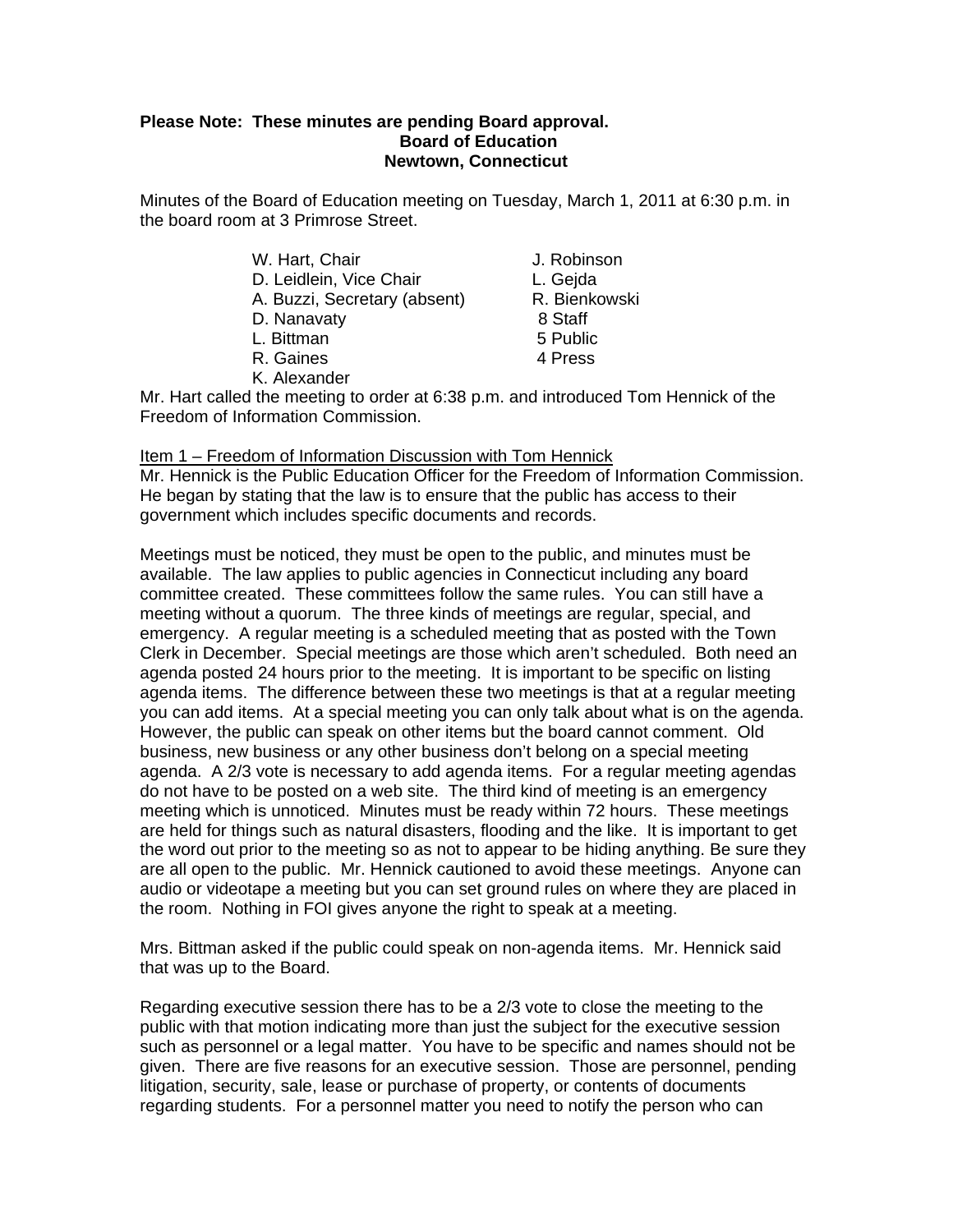Board of Education  $\overline{a}$  -2- The Contract March 1, 2011

request to have it held in open session. The individual does not have to be included in the executive session. The Board can invite whoever they want into executive session. Meetings where the public is excluded involve collective bargaining sessions. They are not noticed, not open to the public and there are no minutes. Another non-meeting is an executive level search committee meeting or strategy for collective bargaining. Others are at social gatherings and chance meetings like at a restaurant.

The law says that minutes must record who voted and the Board members in attendance. The Board should avoid deliberation via email. It is fine to disseminate information but do not discuss it outside of a meeting. An email is a public record if you are doing board minutes. Public records are anything connected to the Board. Personnel records are public records but you have to determine if it would be an invasion of the person's privacy. It would have been highly offensive to the person. It's not the employee's job to defend the decision, it is the Board. The complaint would be filed against the Superintendent and the Board of Education for the non-release of the records. He strongly urged us to look at the records to decide. The employee and the union must be notified for approval to release their file. If it is an attendance issue, the number of days would be given. Any medical issue should be redacted. We don't have to research or create a document requested. We are not obligated to scan a document. To make copies the charge is 50 cents per page. The law says if the public best interest is being served you don't have to charge it. If the document is only available electronically you should email it. Many boards have built the 50 cent fee into their budget. If the records are electronic and you have to redact, you have to send them electronically.

Dr. Robinson asked if there was any relief when a citizen asks for a large document which needs to be redacted.

Mr. Hennick said you have to respond promptly. He urged us to go to the requester to see if you can narrow the scope of what is requested. If not, and you are in the middle of budget season, you don't have to drop everything to do it. If you ever feel you are being harassed, just tell them how long it will take. There are many exemptions for releasing information. It has to be within 30 days to appeal a request.

Dr. Robinson asked if two Board members were traveling could they attend a meeting by phone.

Mr. Hennick said they could by using a speaker phone. They could also vote.

## Item 2 – Consent Agenda

MOTION: Mr. Nanavaty moved to approve the consent agenda which included the minutes of February 15, 2011, the resignations for retirement for Jeanetta Miller and Linda Buonagurio, teachers at Newtown High School, and the spring coaches for Newtown High School. Mrs. Bittman seconded. Vote: 6 ayes

Item 3 – Public Participation - none

Item 4 – Reports

Correspondence:

Mr. Hart received a CIP document from John Kortze which he would distribute to the Board.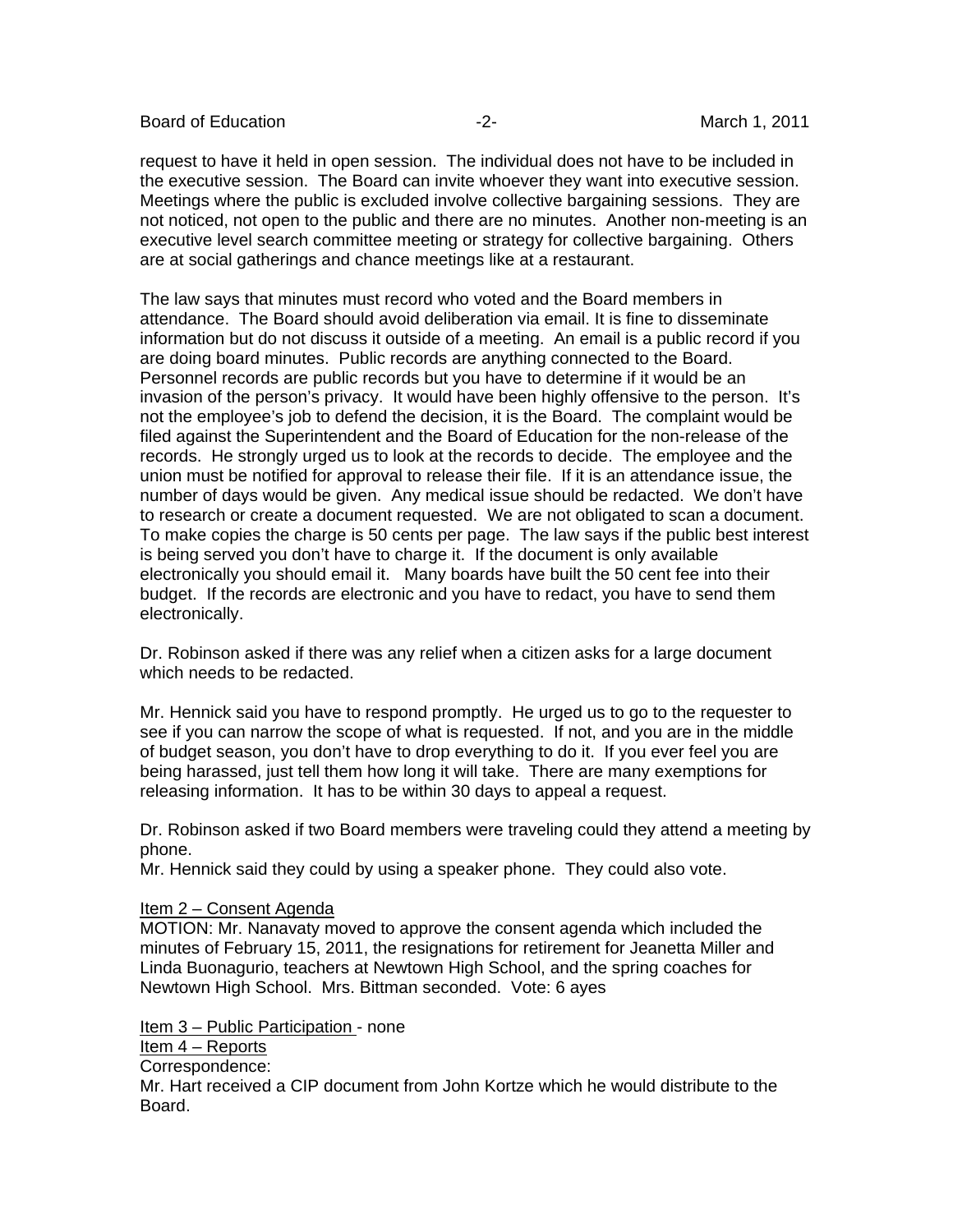#### Chair Report:

Mr. Hart spoke about the Board of Finance budget presentation. We have been working with the Town on the medical self-insurance program. The proposal we made was to reduce the amount going into the fund. We will save on electricity but fuel oil came in 20 cents over what we budgeted. We can reduce our budget by \$497,590.

#### Reed Intermediate School Report:

Dr. Epple introduced Reed staff members Tony Salvatore, Pam Kohn, Carla Tischio, Jill Beaudry, Patrice Devanno, and Valerie Hepburn. There was a video presentation which showed classroom demonstrations with comments by teachers. Items addressed were Positive Behavior Interventions and Support (PBIS), the visit from Liaocheng Lower Middle School staff and students, and videos from a health and math class, and various web-based programs.

Mrs. Leidlein asked to what degree did the teachers adhere to the Board of Education curriculum and how was it monitored.

Dr. Epple said the teachers are responsible for implementing the Board of Education curriculum. PLCs have discussions and information is shared. She and Dr. Salvatore conduct observations throughout the classrooms.

Mrs. Leidlein asked if clusters were monitored regarding pacing guides. Dr. Epple said they follow the scope and sequence of teaching and the curricululm.

Mrs. Leidlein said there are some concerns about students having similar experiences in Reed such as exposure to learning lab. Are teachers able to use their discretion or is it guided by the administration?

Dr. Epple said we had a realignment of our schedules this year. The teachers use their judgment in the alignment of time spent on the different subject areas. Every cluster schedule is a little different and have their own schedules.

Mrs. Leidlein asked if there were set guidelines such as using learning lab. Dr. Epple said there were guidelines and that the learning lab block was put into the schedule from the time Reed opened. This year we put our independent reading block into learning lab. There are times when teachers allow games which are course oriented. It depends on the cluster as to if that is offered.

Mrs. Leidlein asked about the consultants brought into Reed.

Dr. Epple said we brought in a scheduling consultant last spring that worked in all of the schools. Losing some positions caused our schedule to change. He was brought back to work with our scheduling committee. Donna Pagé has been involved in our school improvement plan.

Mrs. Leidlein asked if the school improvement plan would be brought to the Board. Dr. Robinson responded it could.

Mr. Hart understood that the consultant was there for team building.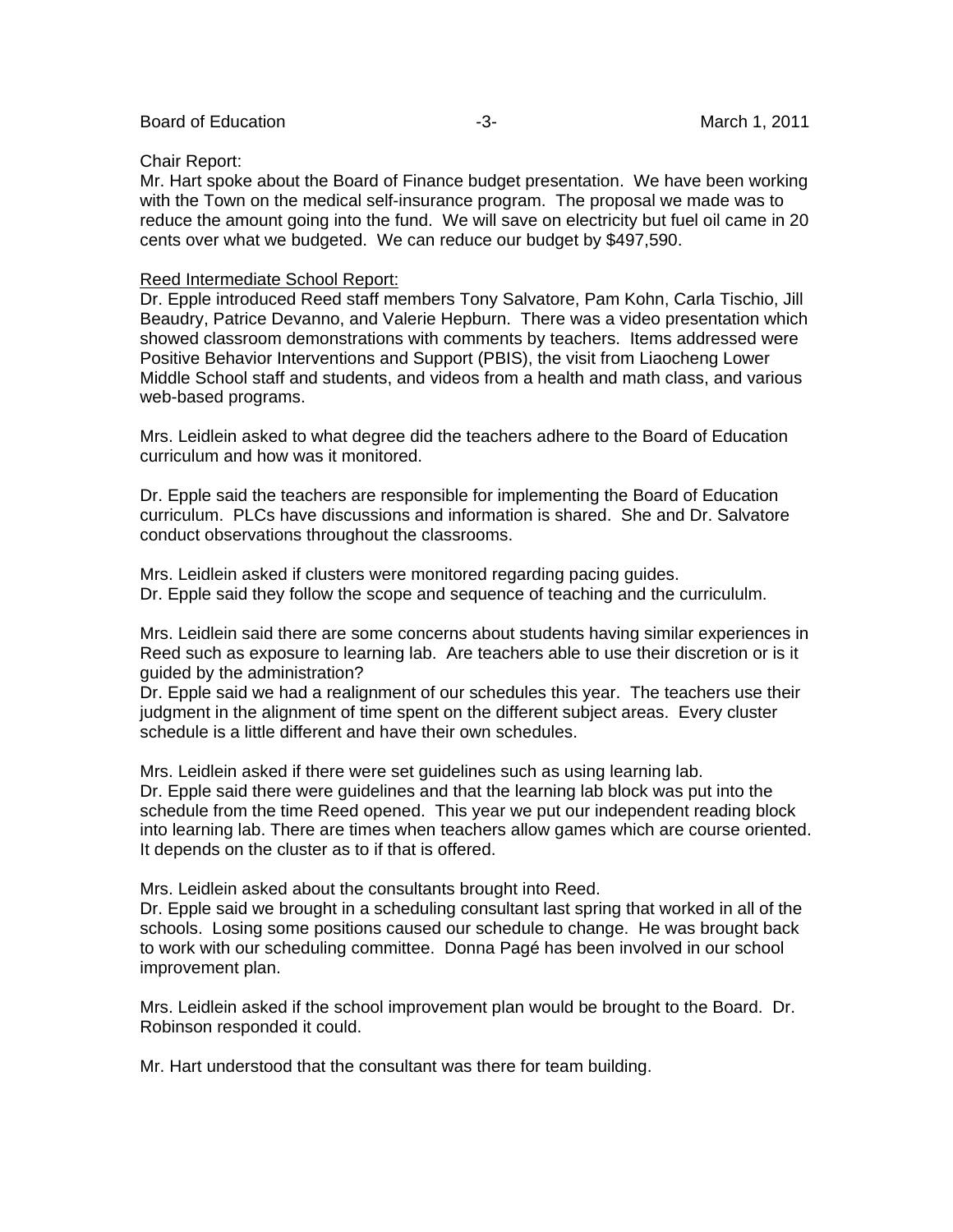Board of Education  $\overline{a}$  -4- Figure 2011

Dr. Epple stated that the Reed School is not a common model. There are different trains of thought on how to run the building. She feels there should be a few more activities for students.

Mr. Hart asked what the Board could do to improve the education in Reed. Dr. Epple felt restoring a lost position would allow them to be able to have longer blocks of time for instruction. The project adventure program is very important also.

### Superintendent's Report:

March is Board of Education recognition month which is the time for each community to acknowledge the work of the members. Dr. Robinson thanked them on behalf of the community.

Karen King, teacher at Head O'Meadow School, was the winner in the AFT Everyday Hero program. Congratulations to Karen for her unselfish efforts to improve conditions for the less fortunate.

Newtown is at the top of the list of low DRG prevalence rates of special education. This is a credit to our staff using the SRBI interventions to help students succeed even without special ed identification.

Two of our senior English teachers at the high school are retiring, including the department chair.

Facilities Committee – no report

## Item 5 – Old Business

Newtown High School Project Update:

Dr. Robinson was unable to attend the Thursday owner's meeting or the Public Building and Site Commission meeting but she understood that the architect has added the knee wall so there may be more costs.

Mr. Nanavaty said they indicated that even with the knee wall they are still in the budgeted amount. They have ordered the materials and structure for the greenhouse. The renovations are moving along as anticipated.

Mrs. Leidlein asked why the knee wall was back.

Mr. Nanavaty said that according to the architect it is part of the intrinsic design of the greenhouse. The material has to be durable.

## Middle School Roof Update:

Dr. Robinson called Kaestle Boos and spoke to Mr. Boos who will be in charge of the middle school roof project. She questioned if we would need a meeting at the state. He felt we would not. Bob Edwards has been keeping her informed.

Mr. Nanavaty feels Bob Edwards should make a presentation to the Board of Education this month to move this on. There is a specific timeline on when this should be bid. The plan is to start in May and finish in August. They will first start in areas unoccupied by children. They also outlined areas for solar panels. Right now there are no present